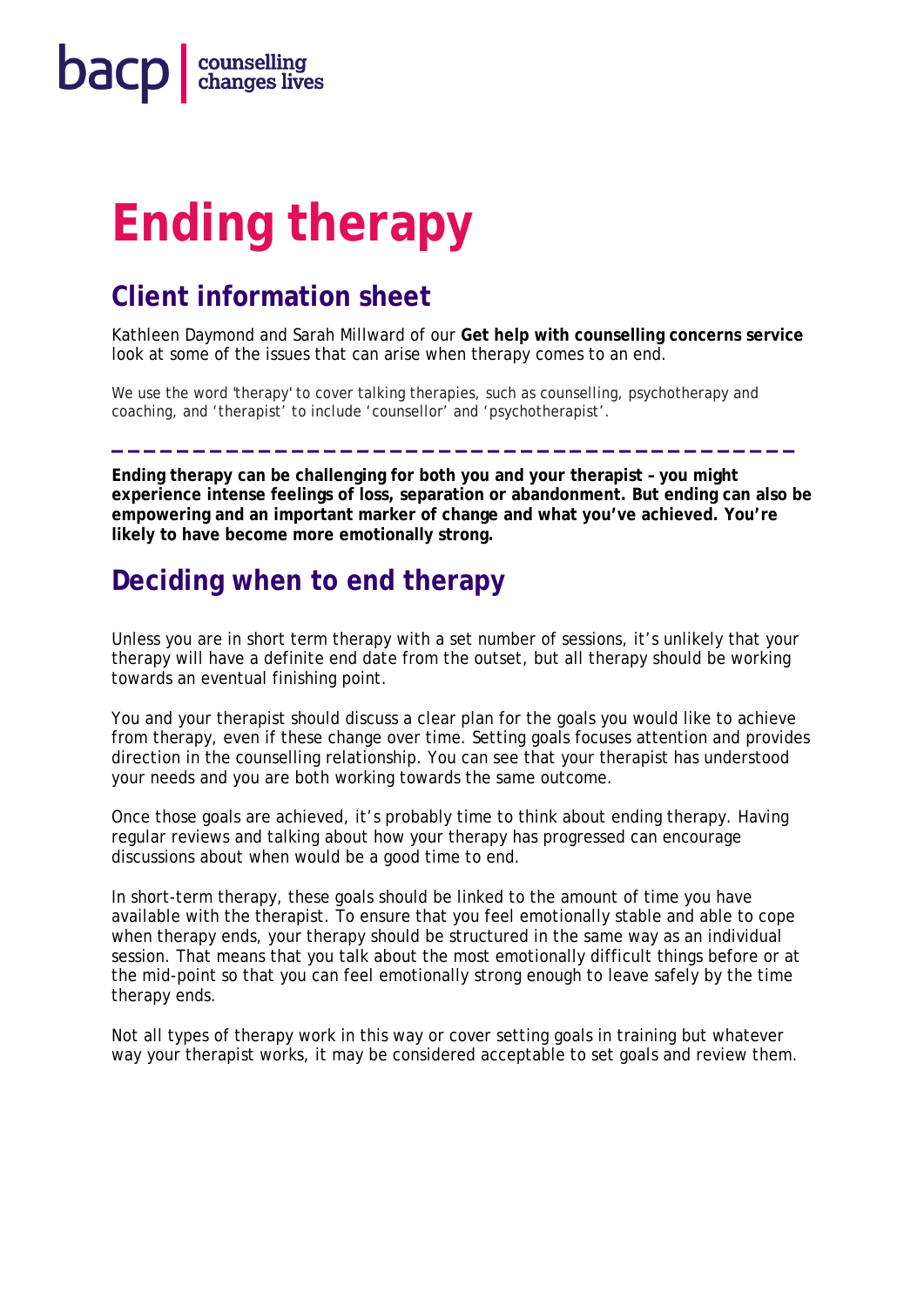# **Talking about endings**

Whether you're in short or long-term therapy, the ending of therapy should not come as a surprise.

Your therapist should be aware that endings can be difficult, so it's good practice for them to discuss it with you at the start and throughout your therapy. Most therapists will also talk about the end of therapy several sessions before it is due. They should let you know how many sessions are left (if you're in time-limited therapy) and discuss how an ending might be managed.

Although discussing endings may feel strange and uncomfortable, it's a necessary part of planning your therapy. You should be at a point where the ending feels 'right' and you are emotionally strong enough to be independent of therapy. Talking about the end early on means you have time to get used to the idea and can discuss any anxieties or new problems that crop up in your remaining sessions.

#### **The last session**

The final or ending session (or sessions) is an important part of the process. How many ending sessions you have may well depend on how long or how often you've been in therapy. While there are no rules, it's reasonable to suppose that someone who's been in long-term therapy will generally require more ending sessions than someone in shorter term therapy.

Some endings may be final with no possibility of returning, while others may appropriately 'leave the door open'. It's crucial that you have clear conversations about what additional support may be available and whether or not you will have any future contact with your therapist.

## **Unplanned endings**

Sudden and unplanned endings can leave clients feeling very angry and upset. Many liken their feelings to those of extreme grief and the sense of loss can be huge.

Whatever the reason for ending therapy, it is the responsibility of the therapist to ensure as safe an ending as possible for their clients.

Although therapists do not have a duty to treat clients indefinitely and they do not need their client's permission to end sessions, they do have a responsibility to 'ensure the safety and wellbeing of all clients' (*Ethical Framework* Good Practice point 11).

It is important that they make sure their clients are informed and any ongoing therapeutic needs are sufficiently met if they decide to, or have to, end therapy prematurely.

2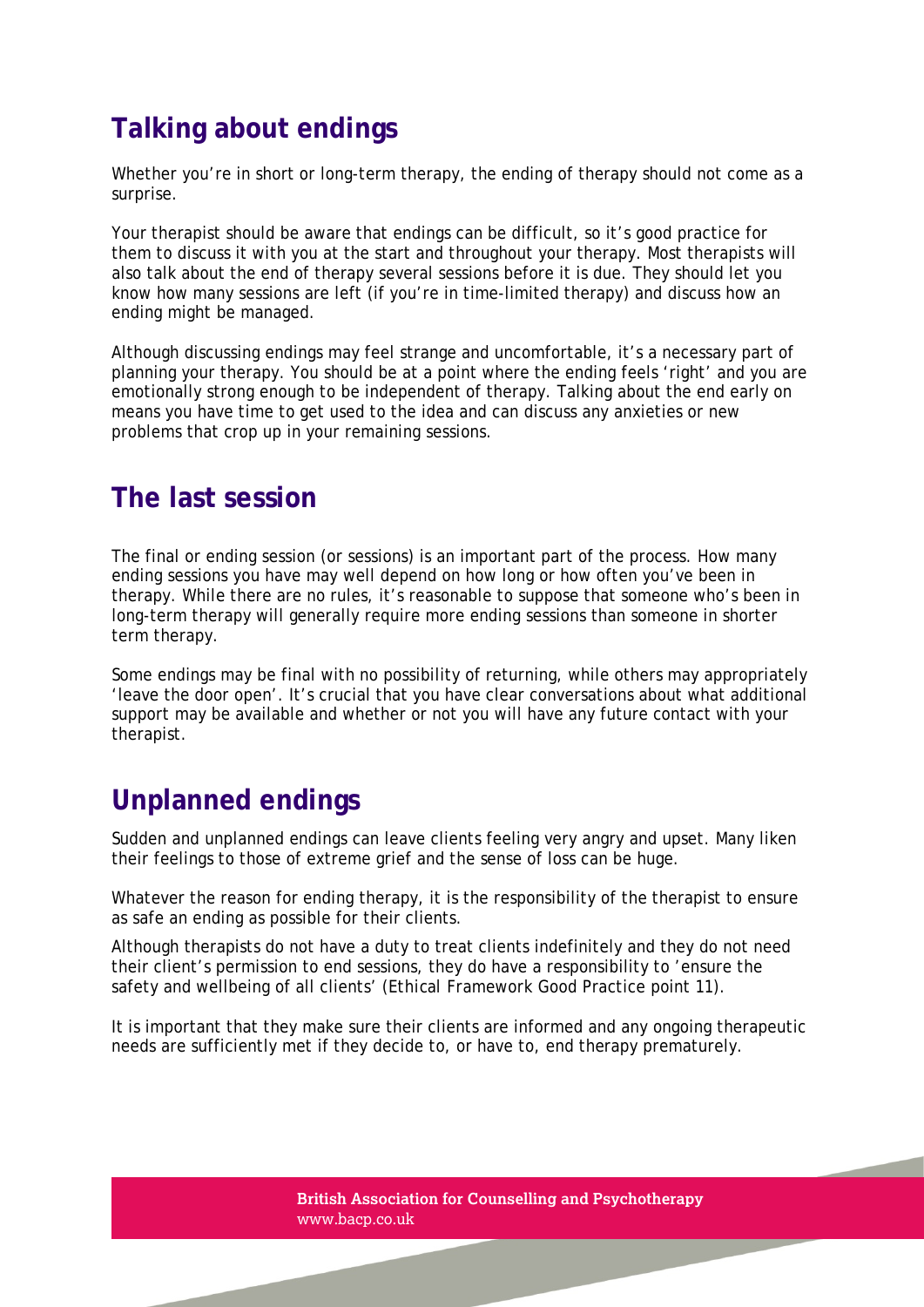#### **Reasons why a therapist might end therapy**

A therapist may end your therapy sooner than expected due to:

- retirement
- illness or accident
- their own fitness to practise
- change of work patterns
- funding
- feeling they are not working within their competence
- a conflict of interest, for example they may know someone you know

The *BACP Ethical Framework for the Counselling Professions* commits all our members to 'making clients our primary concern while we are working with them'. If they are unable to continue to work with you, they need to ensure that your needs will be taken care of and that you will not be abandoned.

Members must make arrangements for ensuring you are informed in the event of their death or if they suffer an accident or serious illness. This is known as making a clinical will. Such a crisis can cause extreme difficulties for clients, so a clinical will sets out plans to be carried out by a trusted individual, such as their supervisor, which will ensure any disruption to their clients is minimised and may include help to find a new therapist.

If your therapist wishes to stop because they feel that they cannot help you further, it is good ethical practice for them to discuss this first with their clinical supervisor. If they still feel unable to continue, they should provide you with a satisfactory ending and help with a potential referral.  

#### **Reasons why a client might end therapy**

Occasionally clients decide to stop attending therapy without any warning. This might happen if you:

- do not feel ready for therapy, or don't think the therapist is the right one for you
- feel you no longer need therapy or are no longer finding it useful
- have an unresolved conflict with or have lost trust in your therapist
- feel 'stuck' and unable to overcome this feeling

Sometimes life events or financial circumstances can also get in the way.

Although the decision to end therapy would preferably be made together, it is ultimately your choice and your therapist should respect your decision.

However, sometimes avoiding an ending might be a client repeating a life pattern of avoidance so it could be appropriate for the therapist to challenge you if they feel this is the case.

> **British Association for Counselling and Psychotherapy** www.bacp.co.uk

> > 3